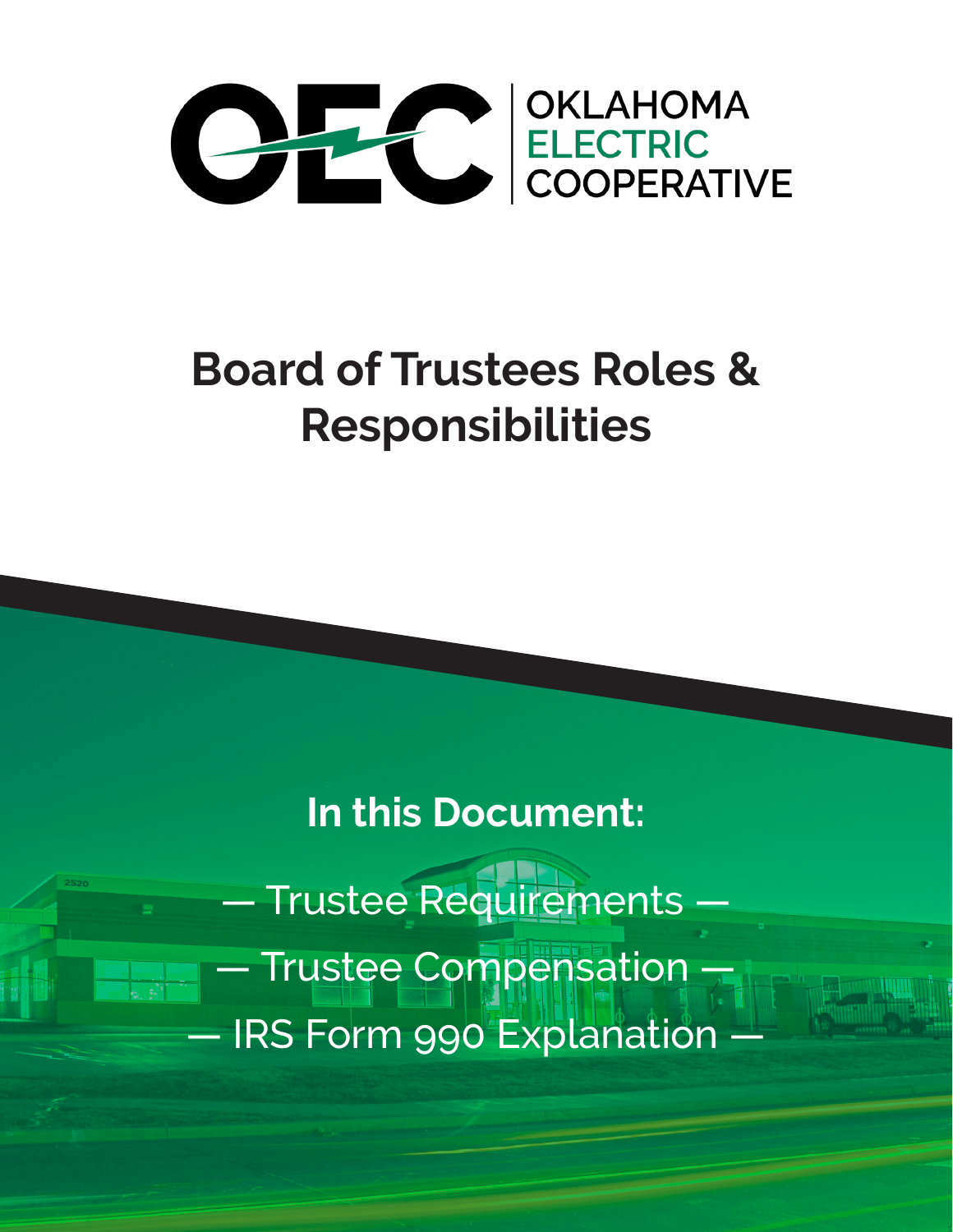

#### **Who are the Board of Trustees?**

Oklahoma Electric Cooperative is governed by a member-elected board of trustees. These trustees meet regularly to approve actions, set policies and procedures, delegate authority, set guidelines for the co-op's management and to direct the members' voice in the cooperative's operations.

OEC's board is comprised of nine trustees, each a co-op member from a different part of the co-op's service area, divided into nine districts. Trustees serve three-year terms on the board. Interested candidates must file for consideration within the allotted time frame (filing dates are published in the June edition of the Co-op News member magazine). Once filed, candidates must meet the below requirements, attend their district meeting (held annually in July), and be elected by a quorum of their district peers. The minimum quorum requirement allowed by state law is the registered attendance of 5 percent of the membership of that district. In the event that a quorum is not reached at the district meeting, the decision, per OEC By-Laws (Article IV, Section 4.05), reverts back to the sitting Board of Trustee members to appoint the representative for the district at their next board meeting.

This meeting is typically the regularly scheduled July board meeting (usually scheduled on the fourth Tuesday in July).

#### **What does it take to be an OEC Trustee?**

OEC trustees have many responsibilities and commitments, the most important being trustworthy fiduciary stewards of fellow member-owners' dollars in ensuring the cooperative's rates, multimillion dollar budgets (over \$120 million in 2015), employees and the overall direction of the cooperative.

Trustees recognize that the primary objective of OEC is to provide the safe delivery of highly reliable, reasonably priced electric power to its members. Trustees are also expected to conduct themselves in a manner that exemplifies honesty and integrity in their role as trustee of Oklahoma Electric Cooperative.

#### **Time Commitment**

The board of trustees is quite active, and each member is expected to actively participate in the governance of the business and affairs of the cooperative. This equates to between eight and 20 hours per week.

#### **Board Meetings and Other OEC Business Meetings**

The first and foremost commitment of a trustee is to attend and participate in the official monthly board meeting, typically held on the fourth Tuesday of the month at 9 a.m. at the OEC headquarters. In addition to the time required to physically attend the board meeting — typically about five hours — the trustee can expect to spend 2-4 hours reviewing the information (agendas, minutes, financials, monthly reports, etc.) prior to attending the meeting.



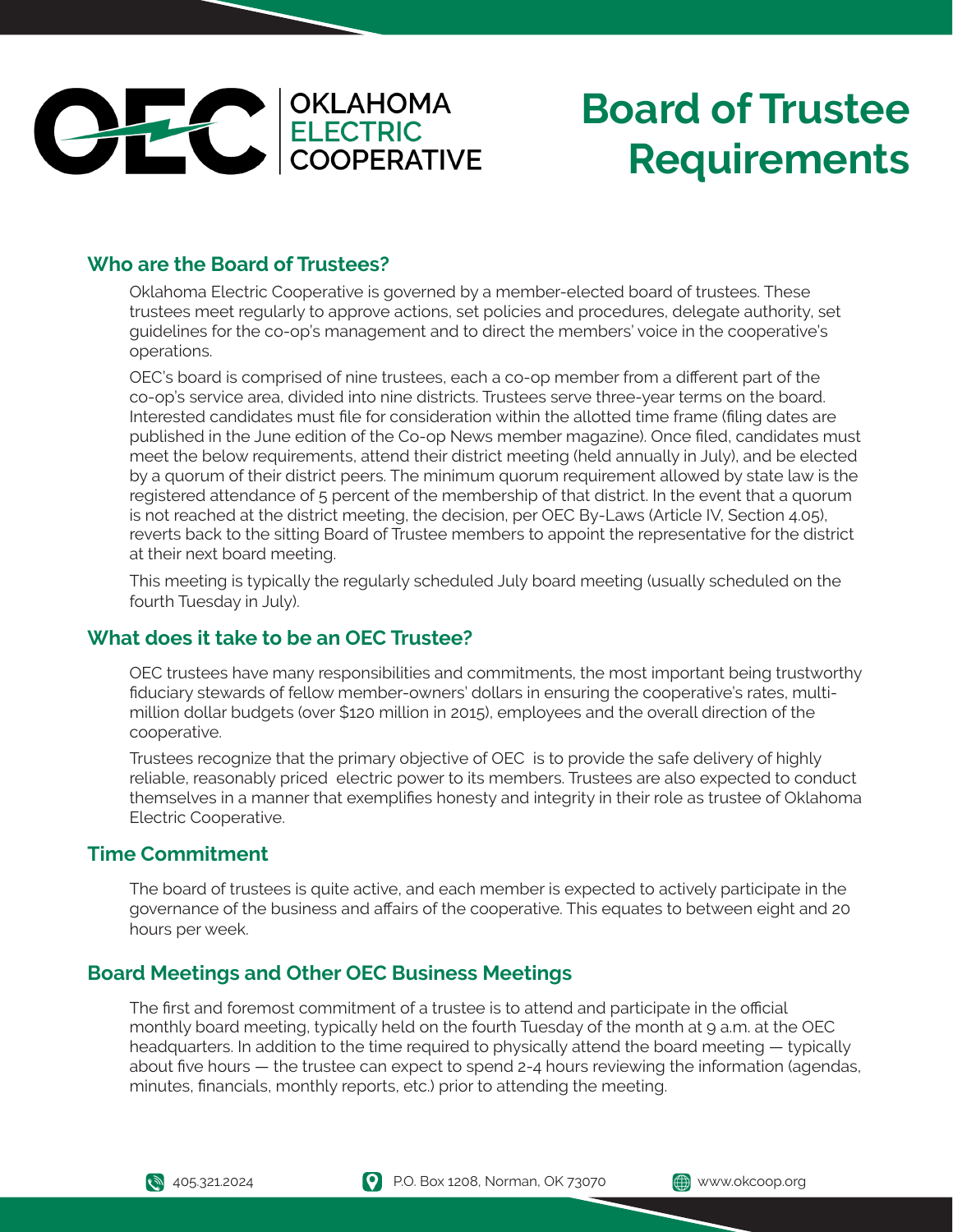

In addition to monthly board meetings, each trustee is expected to attend other cooperative business meetings throughout the year. These include budget meetings, policy review, strategic planning sessions, communication informational meetings and periodic special study sessions of important and timely topics. Together these meetings total about 20 separate meeting days per year — all requiring similar, and often more, time and preparation requirements as a regular board meeting.

### **Associated Entity and Related Business Entity Meetings**

Like most electric cooperatives, OEC has ownership interests in many associated entities in the form of cooperative membership and wholly-owned subsidiaries. These organizations have meetings throughout the year that require some trustees (sometimes all trustees) to attend and represent OEC. Examples of these organizations are:

- **Oklahoma Association of Electric Cooperatives (OAEC)** This statewide association provides services that are more economical or practical to perform collectively than individually. This includes safety training and accreditation, legislative communications, workers compensation self-insurance plan, statewide communications, etc.
- **Western Farmers Electric Cooperative** OEC's generation and transmission (G&T) provider contracted to provide 100 percent of the generation and transmission needs of OEC's current and future members.
- **OEC Fiber** OEC's wholly-owned subsidiary that provides telecommunication services to OEC's members and service territory.

#### **Annual and District Meetings**

All trustees are expected to attend the OEC Annual Meeting each year, usually held in Norman on a Friday evening in August. They are also suggested to attend between one and three of the yearly District Meetings, held in the evenings in July (locations vary each year throughout the OEC service territory).

#### **Education and Training**

Most trustees do not walk in the door with the expertise needed to responsibly represent the member-owners of OEC. Therefore, the trustees are expected to become educated on the business of running an electric cooperative through training classes and by attending industry meetings and conferences, all provided by OEC. A trustee can expect to spend approximately 10-14 days a year traveling (both in Oklahoma and out-of-state) to attend these classes, meetings and conferences.

To that end, each trustee is encouraged to become certified under the Board Management Program of the National Rural Electric Cooperative Association (NRECA). To achieve this certification, trustees are encouraged to obtain the Credentialed Cooperative Director Certificate within their first three (3) year term on the board and the Board Leadership Certificate in an additional three (3) years. Completing these credentials expresses to members the dedication their trustees have to serving them to the best of their abilities.



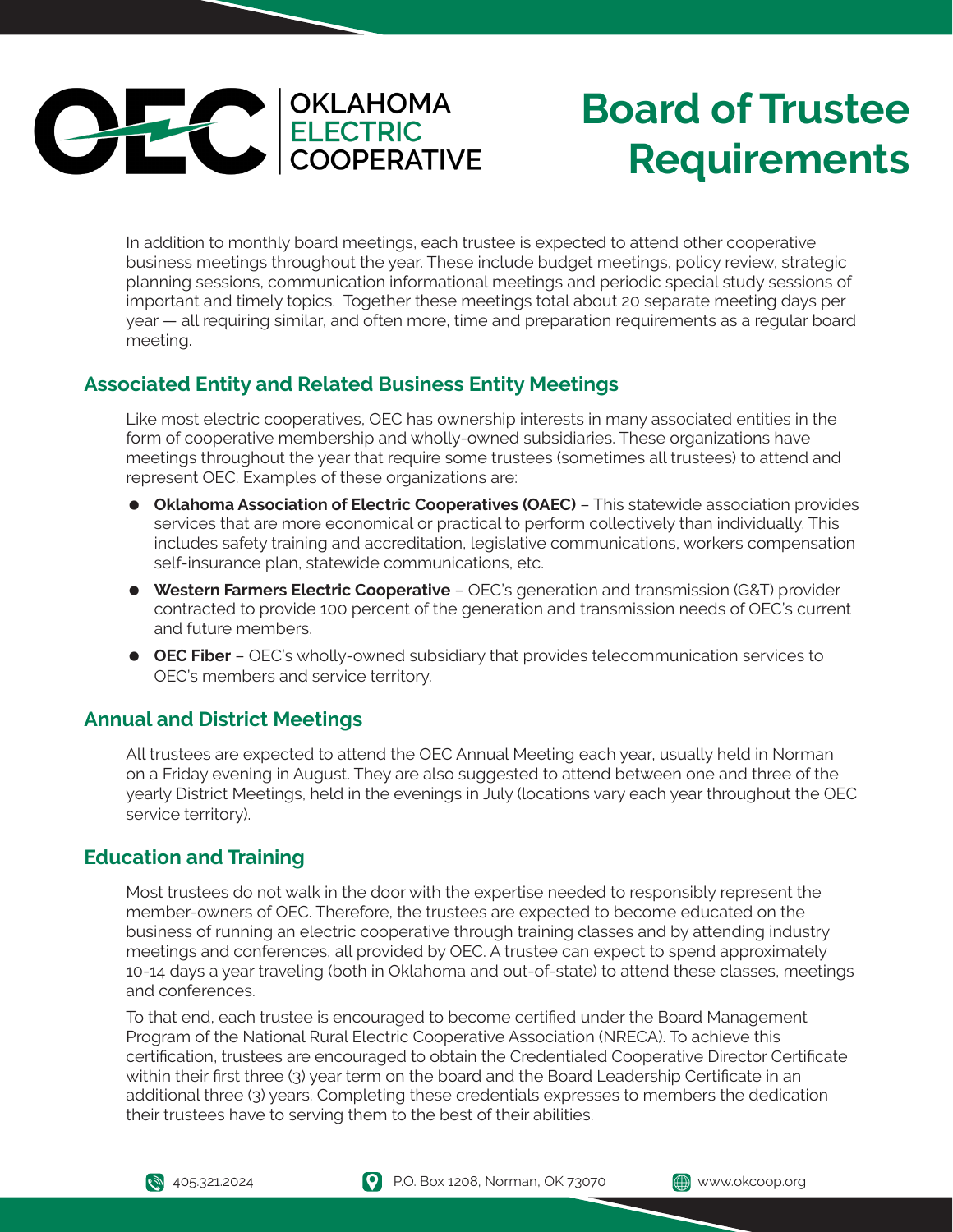

Along with the formal training, conferences and meetings, trustees are also expected to keep upto-date by periodically reading/reviewing industry related material.

#### **Responsive to the Members**

The final expectation of a trustee is to be a source of information and cooperative access to the member-owners. Constituents often ask trustees questions or request assistance regarding electric rates, outages, the electric industry, community involvement, fuel mix and renewables, energy efficiency and economic development programs with which the co-op is involved. The trustee is expected to be knowledgeable and helpful to resolve any interaction the member has with OEC.

While the role of trustee at OEC may appear to be more responsibility and time consuming than one might expect, it is very typical of a trustee at an electric cooperative. A survey by NRECA found that on a monthly basis, board members typically spend almost five hours at their regular board meeting and 20 hours more at other meetings, activities, training or reviewing the large amount of Information received prior to each regularly scheduled meeting.

#### **Compensation**

The board of trustees is quite active, and each member is compensated for his or her active involvement in the oversight of OEC. You can find specific compensation details in the Board of Trustees Compensation document.

### **What OEC's By-Laws say in reference to the board of trustees**

To become and remain a trustee, an individual must meet the following requirements per OEC By-Laws (Article III, Section 3.07 and Article IV, Section 4.02):

- 1. Be an active member of Oklahoma Electric Cooperative, currently receiving electrical service at their primary residence.
- 2. Be a bona-fide resident of the district they seek to represent.
- 3. Not, in any way employed by, or financially interested in, any enterprise competing with OEC, or any business selling electrical energy, natural gas, propane, butane or any other form of commercial energy, or any business primarily engaged in selling electrical or plumbing appliances, fixtures or supplies to OEC.
- 4. Not be an incumbent of, or a candidate for, an elected public office in connection with which a salary or compensation in excess of one hundred dollars (\$100) per year is paid.
- 5. Not be an employee of OEC.
- 6. Not be a close relative of an incumbent Trustee or of any employee, of OEC.
- 7. At the beginning of the term to which they seek election, be at least twenty-one (21) years of age.
- 8. Not be a convicted felon.

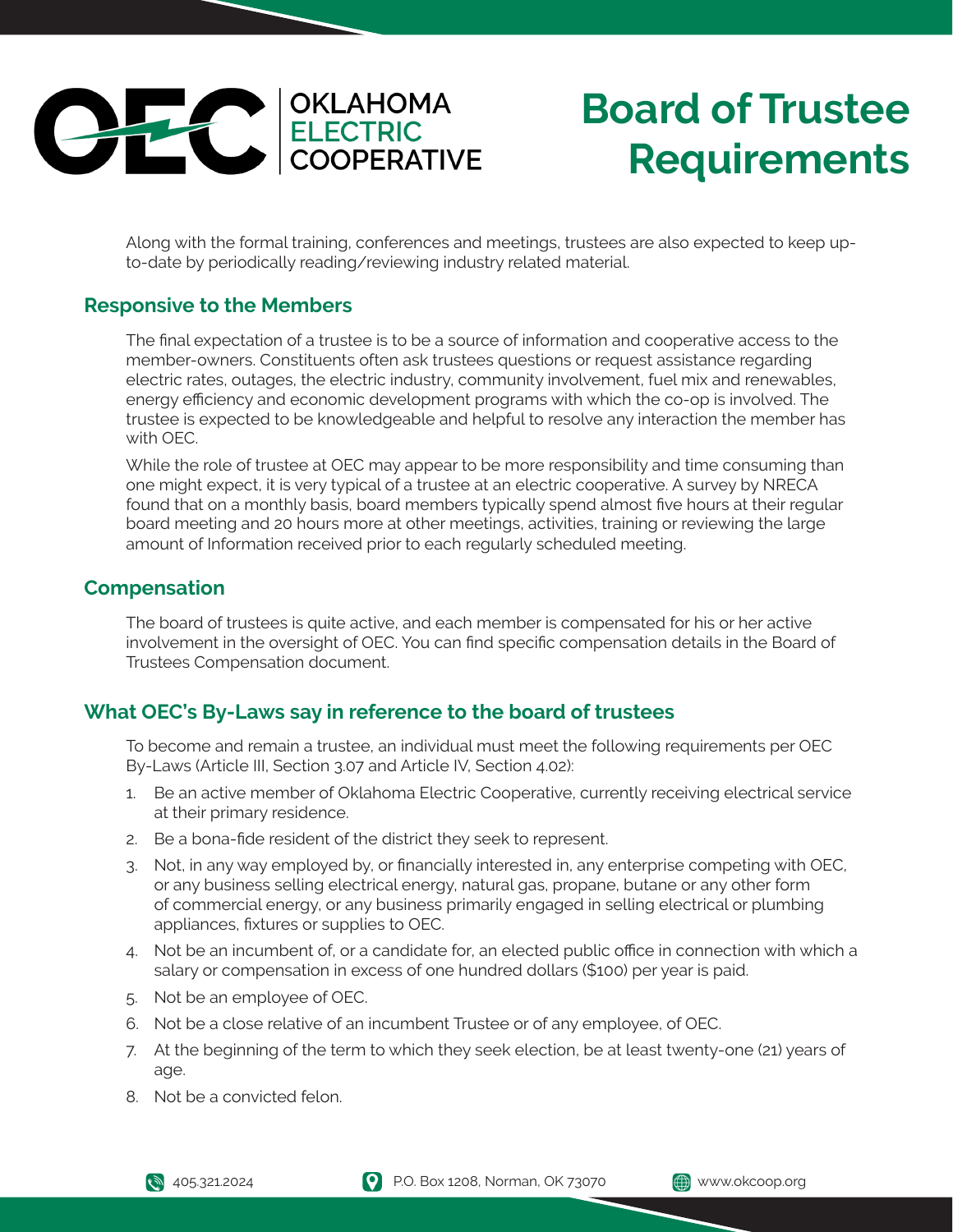

In addition to the requirements of By-Laws Sections 3.07 and 4.02, a candidate is requested, but not required, to do the following:

- 1. Provide a written resume or bio describing: educational school background; places of employment, with description of duties; areas of experience that could benefit service to the Cooperative; other strengths; and any other relevant personal history.
- 2. Describe specific (if any) Cooperative services that, at this time, they believe could be improved.
- 3. Confirm the ability, and willingness, to devote the time and attention recommended to be an effective board trustee for this Cooperative as described by the accompanying "Trustee Role, Responsibilities and Expectations" information.
- 4. Attend the regularly scheduled June board meeting (usually the fourth Tuesday in June) to review and affirm that the prospective trustee meets the requirements to become a trustee per the By-Laws (listed above), to familiarize and understand the nature and time commitments of being an effective trustee, and to familiarize and understand the role and fiduciary responsibility of a trustee for Oklahoma Electric Cooperative.



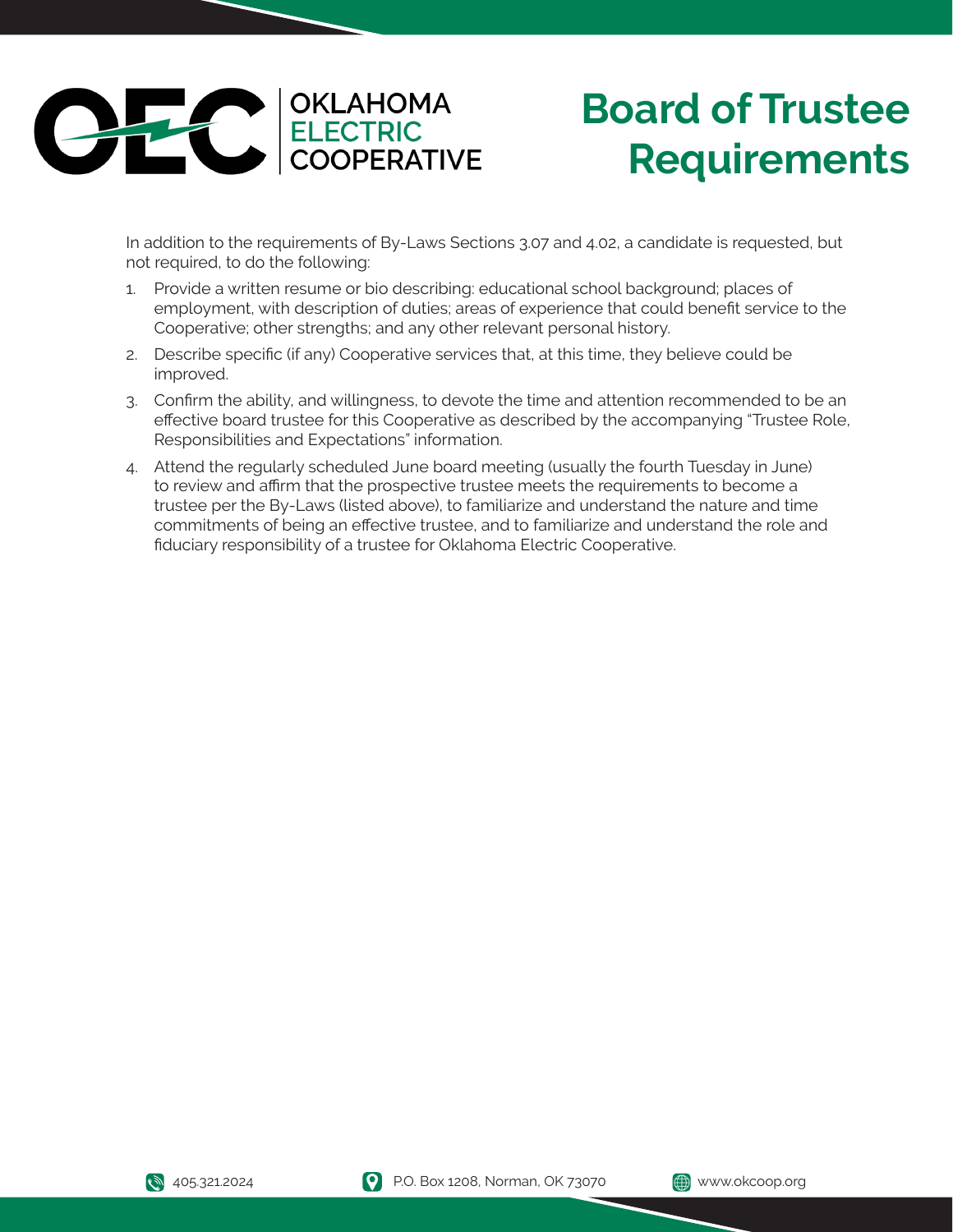

## **Board of Trustee Compensation**

### **Responsibilities Regarding Compensation**

OEC trustees have many responsibilities and commitments, the most important being trustworthy fiduciary stewards of fellow member-owners' dollars in ensuring the cooperative's rates, multimillion dollar budgets (over \$120 million in 2015), employees and the overall direction of the cooperative. These time commitments range from monthly board meetings, committee meetings, education and training, member communications and more (for a more detailed explanation of all requirements, visit the Board of Trustees Requirements document).

OEC By-Laws prohibit trustees from receiving a salary for their services. Instead, the By-Laws allow the trustees to be compensated by receiving a fixed sum for each day (Per Diem) spent in the services of business related to OEC or performing an act on behalf of OEC. The Per Diem rate is \$450/day in 2018. Trustees are also eligible to receive the same insurance benefits offered to employees.

To best and transparently communicate these costs, we have provided the below averages of overall board compensation by category and year.

| <b>Meetings</b>                      | 2018     | 2017     | 2016     |
|--------------------------------------|----------|----------|----------|
| <b>Board Mtgs</b>                    | 12       | 12       | 12       |
| <b>OEC Committees</b>                | 7        | 12       | 6        |
| In State Mtgs                        | 10       | 6        | 8        |
| Out of State                         | 11       | 15       | 10       |
| <b>Total Meetings</b>                | 40       | 45       | 36       |
| Per Diem for Meetings                | \$18,000 | \$19,800 | \$15,804 |
| Insurance Coverage                   | \$17,460 | \$18,590 | \$16,459 |
| <b>Average Compensation Per Year</b> | \$35,460 | \$38,390 | \$32,263 |

### **Board Compensation by Category**

These meeting include: Our monthly board meetings and Annual Meeting, committee meetings for policy, By-Laws review, budget, marketing, strategic planning sessions on governance, fiber, and security topics; In-state meetings and training hosted by Oklahoma Association of Electric Cooperatives, Western Farmers Electric Cooperative and National Rural Electric Cooperative Association; Out-of-state training hosted by CFC, CoBank and National Rural Electric Cooperative Association.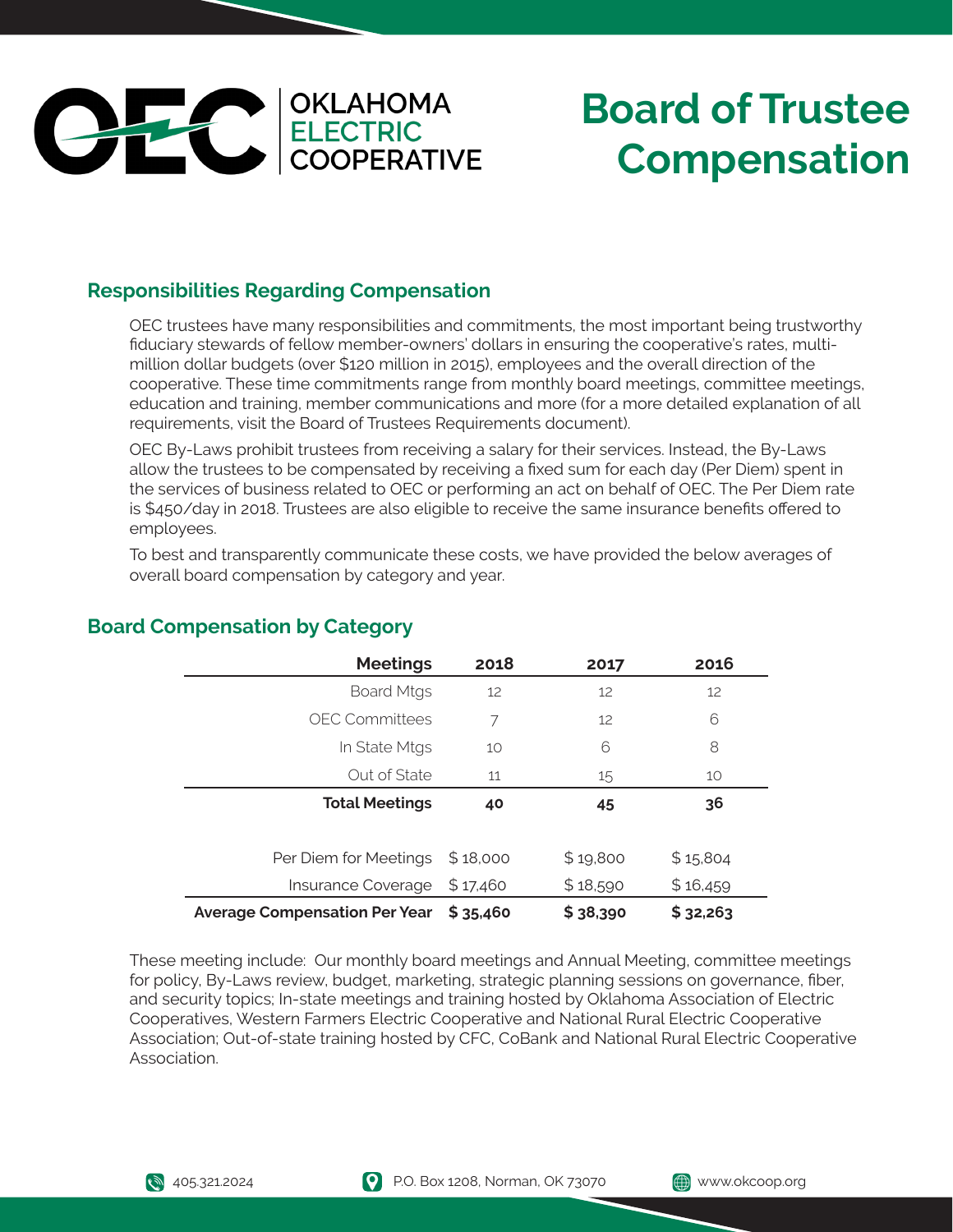

## **Board of Trustee Compensation**

### **How does the OEC Board of Trustees compare to other Co-ops in Oklahoma and New Mexico?**

While OEC is the largest electric cooperative in the state, our total board compensation (shown in this chart with 2016 IRS Form 990 data — the most recent comparable 990s available) as a percentage of revenue lands us in the bottom third of overall compensation. In other words, the OEC board of trustees works hard to be responsible stewards of our members' money.



Total 2016 990 Director Compensation as % of Revenue **Oklahoma Cooperatives**